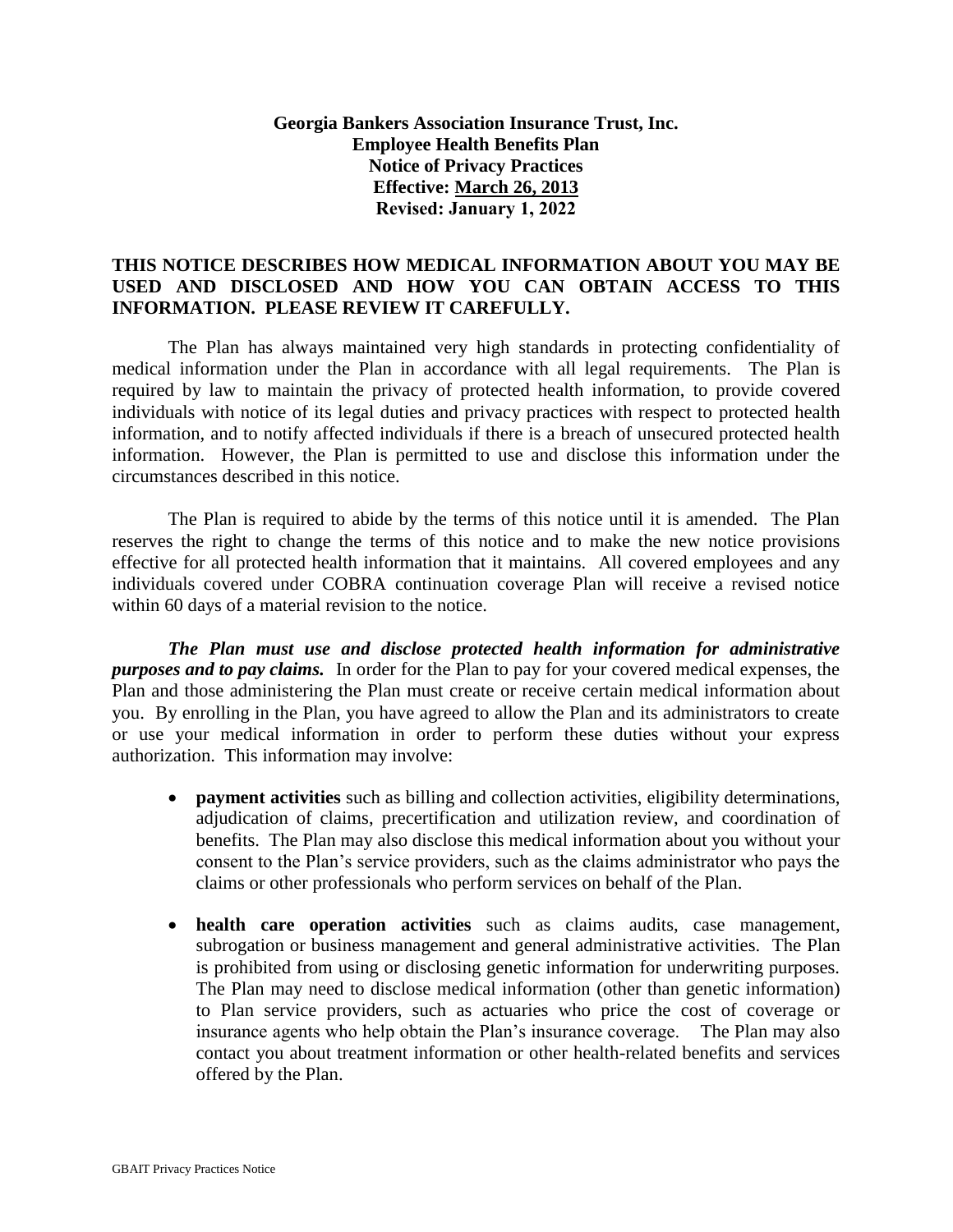**treatment activities** by your health care provider, such as providing information about other treatments you have received.

These disclosures will be made only to the appropriate persons, which may include employees of the Company who are directly involved in claims payment and Plan administration. All disclosures made by the Plan of medical information for purposes of payment or health care operation activities shall be the minimum necessary to accomplish the intended purpose of the disclosure, and any service provider who receives the information must agree to keep it confidential. In addition, if any state law provides additional protection, the Plan will comply with that law.

*The Plan may also be permitted or required to disclose your medical information, without your authorization, for the reasons listed below. If a disclosure is made for one of these reasons, it will be done in accordance with the federal requirements and with any applicable state law that provides greater protection:* 

The Plan may be required to make available to the Department of Health and Human Services all books and records regarding the health information of covered persons if this information is requested for audit purposes.

The law requires the Plan to make certain disclosures. These include disclosures:

- as necessary to comply with workers compensation or other similar programs. For example, the Plan may be required to disclose information about a pre-existing condition if it is related to a subsequent worker's compensation claim.
- as necessary to comply with a valid court order, subpoena or similar legal process. This might be required, for example, if medical records were at issue in a case of a domestic dispute.
- as necessary for law enforcement agencies. Disclosures to a law enforcement agency may occur if required by law (such as the occurrence of certain types of wounds) or if required by a court order or other legal process. The Plan may also disclose medical information: for the purpose of identifying or locating a suspect, witness, fugitive or missing person; about a crime victim, if the victim agrees or emergency circumstances require disclosure without consent; about a person who has died if the nature of the death suggests that it may be the result of criminal conduct; or if there is evidence to suggest that a crime occurred on the premises. For example, the Plan may be required to respond to a grand jury subpoena if medical claims are relevant to determining a person's use of illegal drugs.
- as necessary for public health research, reporting and disclosure, including reporting of communicable diseases to the applicable authorities (who may contact exposed individuals) and workforce medical investigations under OSHA or similar laws.
- as necessary to a health oversight agency for oversight activities authorized by law. However, this will generally not include an investigation of a particular individual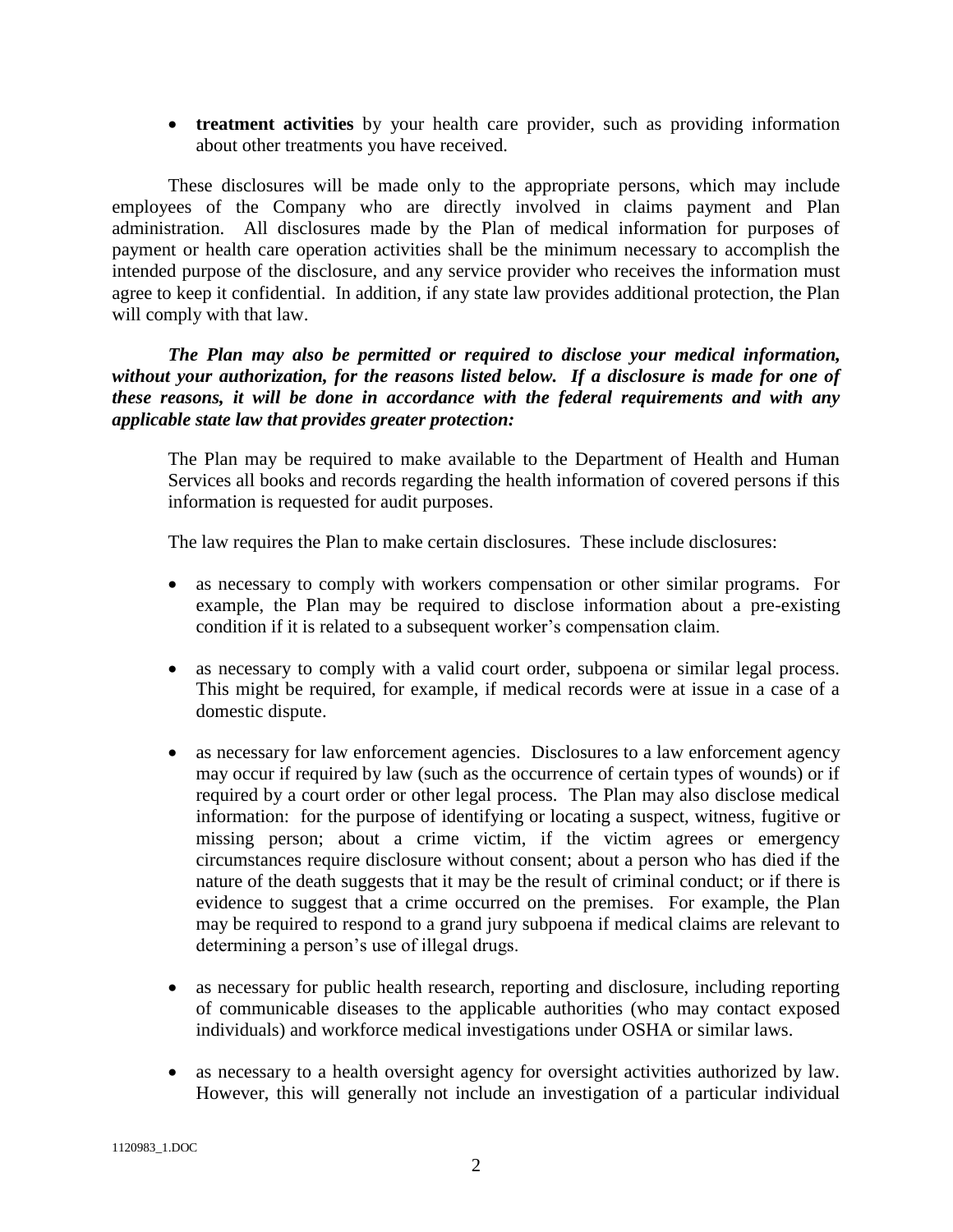unless it involves receipt of health care, public health benefits or public benefits contingent on the individual's health. For example, it may be necessary to provide enrollment or coverage information to Medicare.

• as necessary if disclosure is required by another law.

The Plan may also be permitted or required to disclose medical information without your authorization under the following circumstances:

- if authorized by law, to the proper governmental authorities for purposes of reporting child abuse, neglect or domestic violence. Subject to certain restrictions, the Plan must also generally inform the victim of the abuse that it is making the disclosure.
- to people working under the jurisdiction of the Food and Drug Administration. These disclosures may be necessary: to report adverse events with respect to food or dietary supplements, product defects (including use or labeling defects), or biological product deviations; for product tracking; to enable product recalls, repairs or replacements; or to conduct post marketing surveillance.
- upon your death, to a coroner, funeral director or to tissue or organ services, as necessary to permit them to perform their functions. The Plan may need to disclose information about coverage of donor expense in connection with a transplant, for example.
- under certain circumstances, for research purposes.
- to prevent or lessen a serious threat to the health or safety of a person or the public. This disclosure may be made only to a person in a position to prevent or lessen the threat. Under limited circumstances, disclosures may also be made to law enforcement authorities to identify or arrest an individual.
- if authorized by law, in connection with military matters or matters of national security and intelligence.

*You must authorize any other disclosures.* Any use or disclosure by the Plan of protected health information that (1) consists of psychotherapy notes, (2) is to be used for marketing purposes, or (3) is to be sold for financial remuneration, will be made only if you specifically authorize it. In addition, any other use or disclosure of your medical information not described in this Notice will be made only with your written authorization and you may revoke the authorization at any time, upon written request.

You have individual rights to your own health information. Under the law, you have the right:

 To request restrictions on certain uses and disclosures of your medical information. The Plan does not have to agree with a requested restriction, but if the Plan does agree, then the Plan will abide by that restriction.